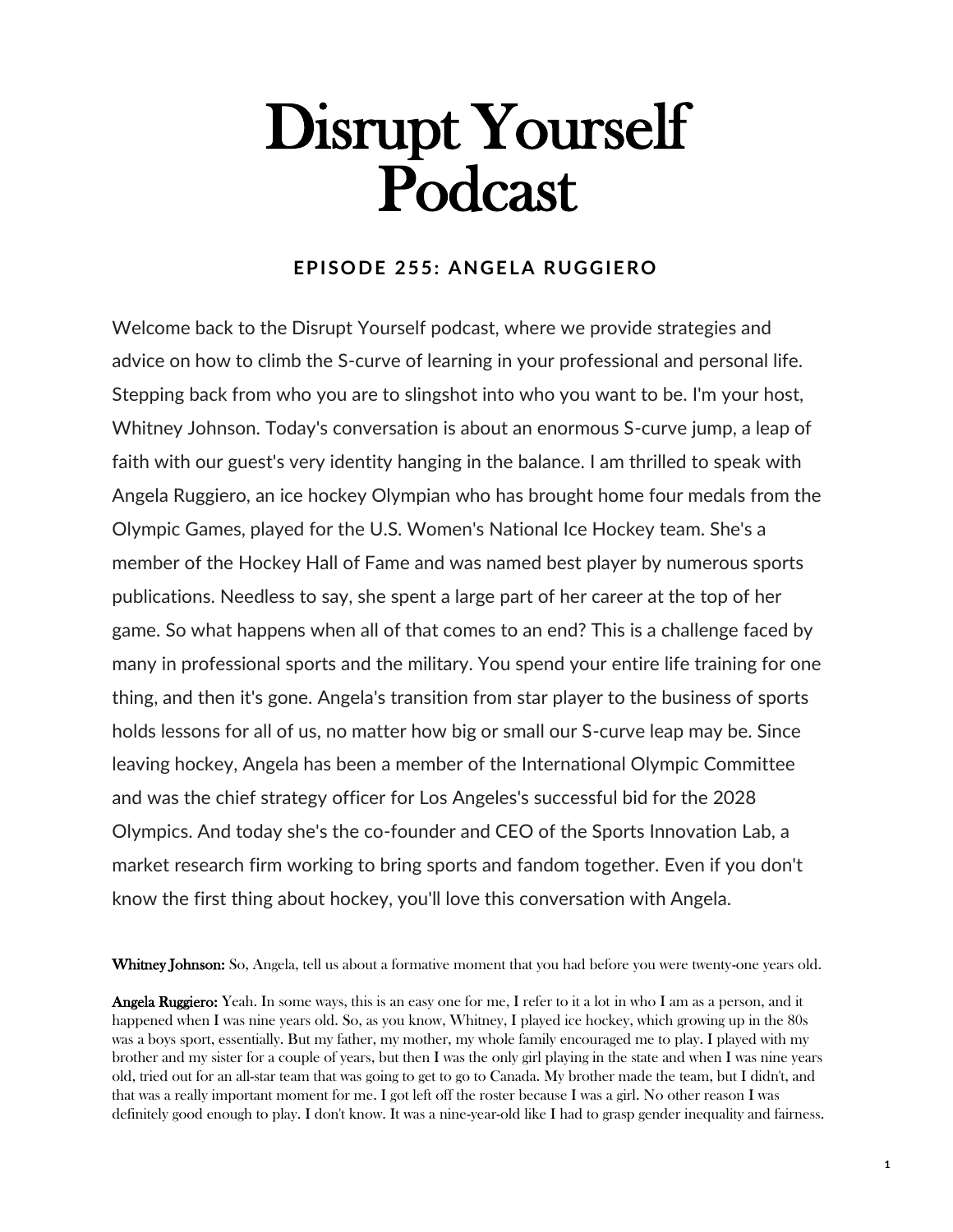And you know, these bigger issues that hopefully you don't have to tackle until you're a little bit older. But at nine, I got left off that roster and I just remember being a really important moment because my dad basically gave me a decision matrix.

**Angela Ruggiero:** He said you know, you can choose to prove them right in some ways and quit and be frustrated and or you can come back next year, Angela. Life isn't fair. You're going to just have to work twice as hard. And unfortunately, that's the situation. And if you're the best player on the ice, you're going to give them the reason that they can't. You can't be third or fourth or somewhere in the middle. You've got to be the best. So obviously I chose the latter, and it changed the way that I trained for hockey. It changed the way I approached discrimination in some ways and unfairness and obstacles, and it taught me a lesson, I guess, that you know, you have a choice in how you respond to things in life and in some ways put me on a path to my success as an Olympic athlete. I made the national team at 15. You can imagine the chip I had on my shoulder after that point in life. So it was a really important moment, I think, for me.

Whitney Johnson: Have you talked to your dad about that conversation since? About how that was so pivotal and so formative for you that he was just like, what are you going to do? You've got to make a choice.

Angela Ruggiero: Yeah, my dad was always one of my biggest advocates, supporters, even though, you know, girls' hockey wasn't in the Olympics at the time, we barely knew it was in the NCAA. He was just, he wanted his kids to learn about life through sport. He wanted us to have a great experience. He just wanted to teach me about life. And I just remember so many of these great life lessons I got in the many, many hours we spent in the car together, traveling all over Southern California to play hockey. And that was one of them. Just again, how you respond to the failure, struggle, discrimination. He was always putting little quotes up. So, you know, obviously, I thanked him for that kind of mental coaching I got as a young person.

Whitney Johnson: Do you have a favorite quote?

Angela Ruggiero: It's related to that first story. He, you know, ok, dad, I want to play, I want to train. I want to get better. I want to make the team. And he gave me this trick, he said. Ok and well, pretend there's a scout in the stands every single time you step onto the ice. What do you mean? He's like, picked just some random parent, someone in the stands. Maybe they're not even paying attention, pretend they're going to be picking the next team. And so, every time I stepped on the ice, I picked a parent or someone that was there and thought, ok, they got that little clipboard. They're evaluating me. That means I have to be first on the ice, last off the ice. I can't take shortcuts. I have to give it my all. I can't basically go through the motions. And I felt a sense of pressure in some way. So, I would again play these little mental tricks in my head so that when the day came that I was actually trying out for a team, you know, I'd been there hundreds of times before. I'd already thought about the scout in the stands that was watching me. So, it, you know, in some ways, I practiced trying out for that next boys' team, which ultimately ended up being trying out for the U.S. Women's Olympic Team.

Whitney Johnson: So, you're visualizing before people were visualizing?

Angela Ruggiero: Yeah. And I didn't even know what that was. Again, it was just a trick. My dad's like pick someone like, try hard, don't cut corners like, you know, and it's really interesting. If we all did that, I feel like that as an adult. Now, if you always pretend someone's watching like we can all take shortcuts. And as a hockey team, there are so many people to watch. Coaches can only have, you know, their eyes on so many people. But if you internally believe there's a scout always watching you scout in the stands again, you don't take those shortcuts. You're trying to do the little things that add up to be really big things.

Whitney Johnson: It's so good. I feel like there's an article or a talk that needs to be given. There's a scout in the stands. I just delivered a speech this morning and I thought I was extremely well prepared. And as I'm listening to you saying that and I did one, it was on video we did the whole way through. But then I realized I needed to retake the beginning part because at the beginning I was nervous. And then I thought about what you just said is that idea of, oh, if I had practiced as if there were a scout in the stands. See, you've coined to phrase it for us now. Then I could have gotten through that nervousness faster. So, when it was time, the nervousness was gone. And I think this is a lesson that we learn over and over again because you'll have times probably where you're like, I'm on and you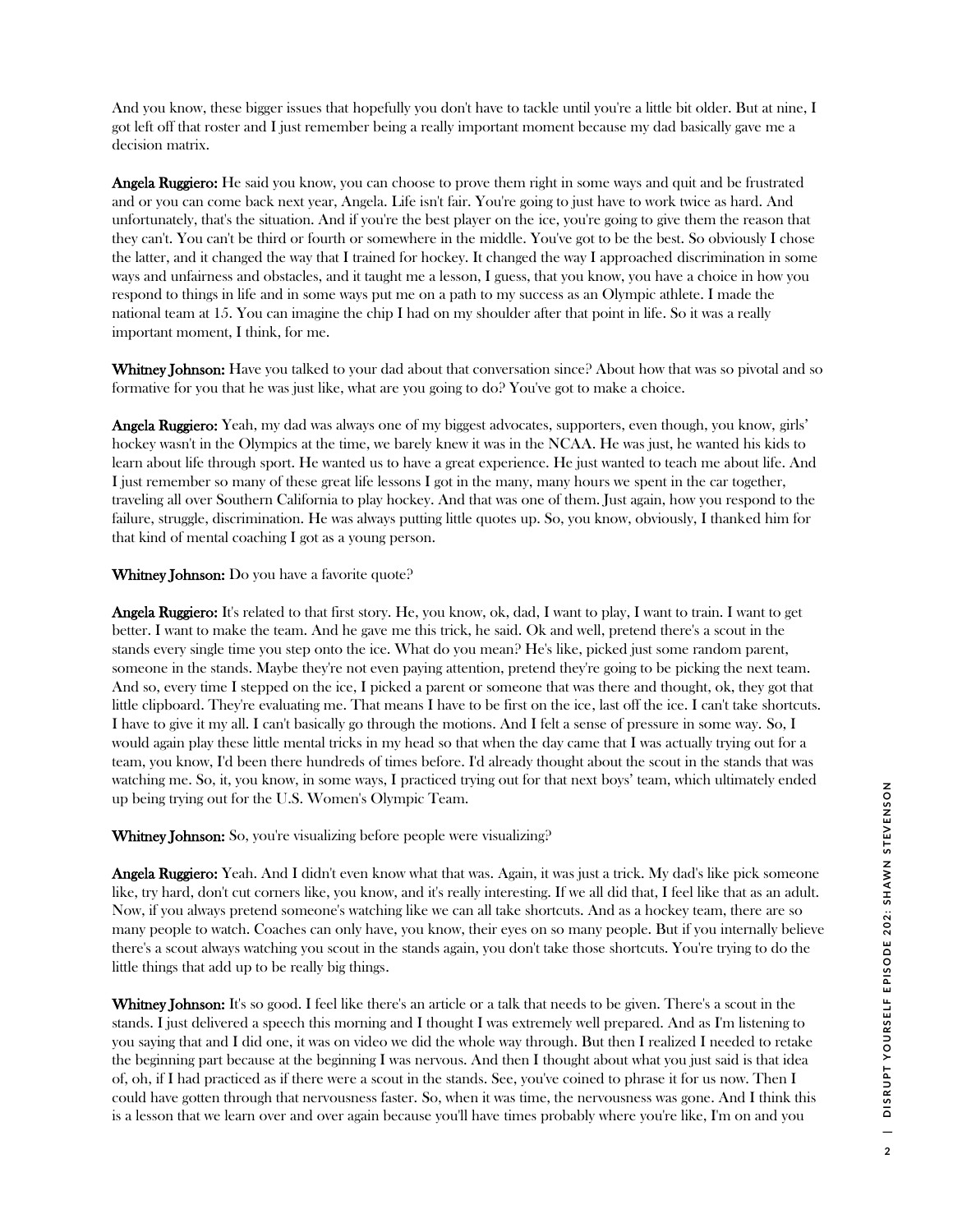deal with the nervousness, and you've got to revisit that. Or I don't know, do you find that you're able to just do it pretty consistently at this point?

Angela Ruggiero: Oh no, I'm still a rookie. It's, you know, when I give talks or I, you know, my work today, it's really hard to find the time to practice. In sports, in some ways, it's like that's what you do, you know, in hockey, you practice four days a week and you play two games, it's kind of a two to one ratio. You're expected to do some of these things in life. I mean, who has time to debrief and watch the game tape or pregame? I mean, it's but it's so helpful. And it's different too, the visualization aspect, like you could have practiced that opening piece out loud. But unless you were actually thinking like, oh, someone's listening, like there's an audience like a live audience. You have to like recreating the goosebumps you're going to have or the butterflies and actually trying to get yourself into that moment. It just makes all the difference, in my opinion.

Whitney Johnson: So, note to everybody listening. Put yourself in situations where you are replicating the nervousness as much as possible so you can practice dealing with it. What's been a Crucible moment in your professional life, post 21 and I'm sure you have many, but what's one that you're feeling like, that's the one that I want to share today?

Angela Ruggiero: I've had two careers in some ways, my first career was as an ice hockey player, and, you know, I loved it. I was obsessed with it. I kind of had the formula down. And it definitely fits your S-curve, by the way. But the moment for me, it was really when I stopped playing hockey and had to at the age of 31, figure out like, what am I going to be when I grow up? What's my second career going to look like? Who is Angela Ruggiero? What? What do I care about outside of this sport? And you know, what am I going to not just be good at, but really, truly have a passion for? That discovery process, I think of figuring out, you know, what's my next move in life outside of just the hockey player, which the entire world sees you as and defines you as, and to this day, thinks you know it's the opening line of who you are. It's like, no, who's the Angela underneath that? And then what do I do with all that time that I previously was dedicating to this first profession?

Whitney Johnson: All right. So, let's go back for a second. So here you are. You're 31 years old, you've won four Olympic medals. You've been to four Olympics, four Olympic medals. Your identity is Angela Ruggiero, Angela Hockey, Angela hockey player. Right? Angela Ruggiero, you know, best female hockey player in the world and probably better than many men's hockey players. Just to be clear, and all of a sudden, your identity shifts. Can you just walk us through some of what was happening for you at that time?

Angela Ruggiero: Yeah, I think a lot of Olympic or professional athletes, you know, go through this. It's just it's somewhat of an identity crisis, not identity. It's like, who are you? You have to strip the layers of, you know, all the years since the age of seven where Angela Hockey is in the same sentence, it's just again your opening line. And to be clear, I loved it. I loved playing. I was good at it. I got to represent my country. I got to bring home, you know, four Olympic medals. It was, it was amazing. But at some point, in your life, you know, all good things end. Unfortunately, sometimes. And I stopped it. I could have gone to one more Olympics, I think, you know, physically, I definitely could have played longer, but mentally I just wasn't. I was definitely on the outer edge of your S-curve again, going back to your framework, I was like, ok, I'm kind of bored. Even though I know what to do, I know what the pattern looks like. I know exactly what I need to do to be effective and perform. But I was bored, and I went back to my old college, Harvard. I went to the business school. They had an open house. And I remember, you know, they kind of walked what you'd learn at HBS, what you'd. And I remember, just like coming out of that fired up going, I don't know what I'm going to do, but I love business.

Angela Ruggiero: I think this will allow me to like, throw myself into something new and challenging in some ways, distract me in a good way. And that definitely was the moment I think I left that session signed up for Kaplan because I had to quickly get a freaking, you know, GMAT score and an essay written. And I had, I think, two months to do all this and I couldn't tell anyone too because, you know, maybe I don't get in or maybe I decide I want to keep playing. But I remember it was what I felt inside. I felt this energy that, again, I've always been drawn to like energy. And even in my hockey career, I almost retired once. I think I was 26 after the Torino Olympics and I had to find that passion again. And the second it clicked; I was dialed in for the 2010 Vancouver Olympics. I had fun again. I was like a little kid out there and that's kind of how I felt. I think it was. I don't know who I am or what I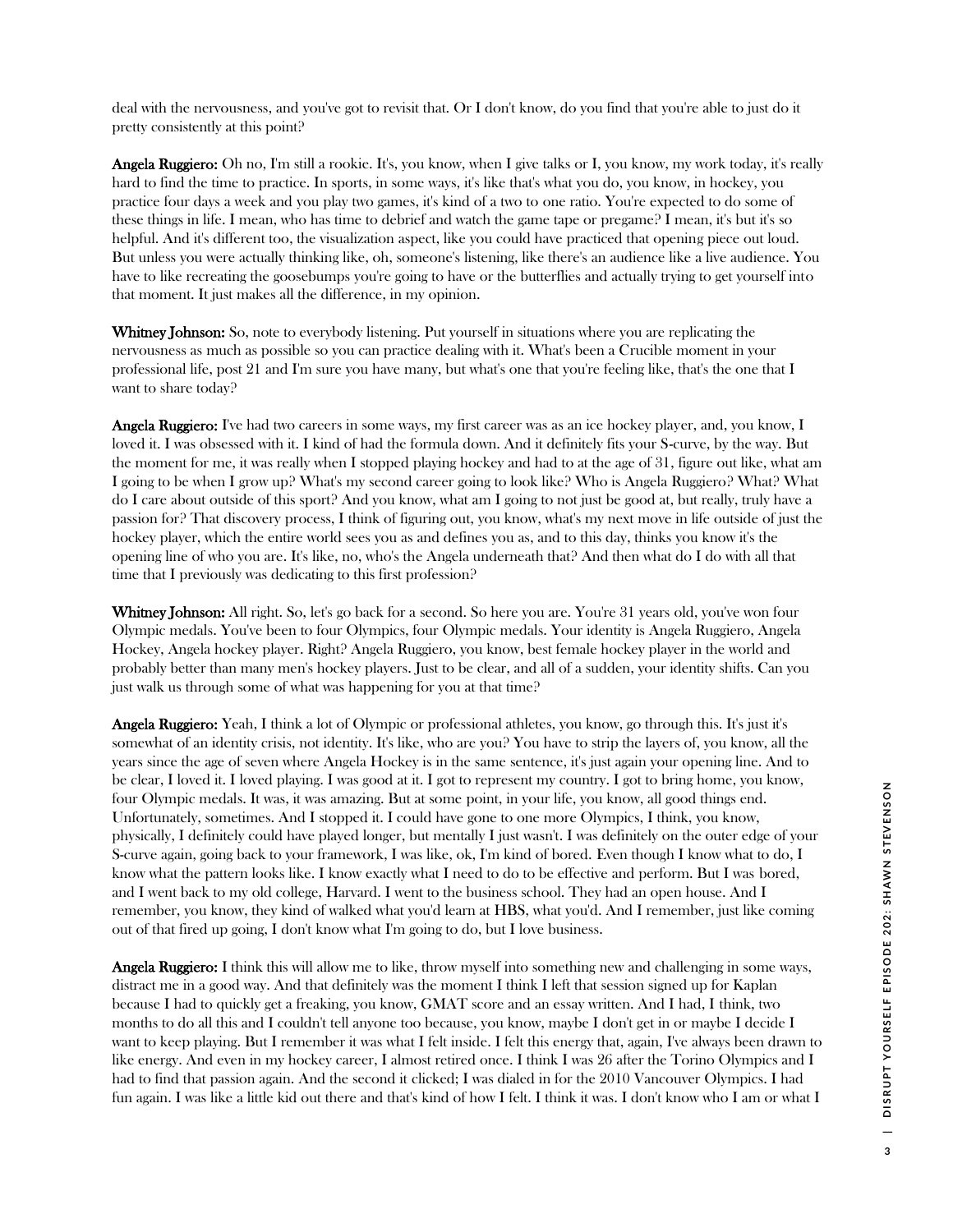want to do, but I really like business. I love this school. I love that I could learn. I love. You know, took a leap of faith, and that was hard, you know because I had to leave my first love in some ways in ice hockey.

Whitney Johnson: I want to talk about this transition into business, but you just said something that was very interesting, which was you had lost your passion for hockey and then you found it again. Can you just talk briefly about that? Because there are going to be times where we're on an S-curve and for whatever reason, we need to stay there? Do you remember what you did?

Angela Ruggiero: Yes. First, I took some time off. I again had lost that like love, and I felt, you know, you just know what you need to do, and there's another camp coming up and you get evaluated. And I just I was 26 at the time. I was really good, by the way, at that point 26, like, you're in your peak physically. But as everyone knows, like mentally, you've got to be there to put in the work. And so, I remember taking some time off and, you know, I was cycling and trying to do things outside of just playing hockey. And luckily, there was a lull in the schedule because it was after the 2006 Olympics. But it was another one of those moments where like, you're either in or you out, Angela, if you're out, you're out, like, move on, find the next thing. And at the time, ironically, I was on The Apprentice. At that moment and I had a job offer from Donald Trump and everyone at that moment, this is prepolitics was, hey, take the job, you're going to make a lot of money, you know, money, money, money. And it was. And I did really well on the show, and it was like I was getting pulled. Not only was I not excited about training, I was also getting pulled away and that was like, ok, what am I going to do if I go take a job, if I do anything else with my life, like, am I going to have the same passion I have for hockey? And once I realized that I had more to give to the sport, I was not done.

Angela Ruggiero: It was like an easy decision. And rationally, a lot of people in my life were like, what are you doing? Like, why don't you take the job? Why don't you? You know, you've done you have all three medals, what do you need to prove? A lot of no one was ever in my skin, but I think I realize like, no, I have. I want to go back to Vancouver. I want to win another gold medal. I still love hockey. And as soon as it's weird, almost it clicked in my head. I just had fun. I was like a little kid again out there on the ice, just being goofy and silly. And even though I was one of the veterans, some of the younger players would, you know, they joke like, you're like a little kid out here. I'm like, well, this is a game. We have to play a game for a living to play a sport, you know, and I think what's I refound that love then all the training and getting up early in the moving away and all the sacrifices you make as an elite athlete. It made sense to me in my head

Whitney Johnson: At a high level. What I'm taking away is that you needed to take a break and you needed to rest and do something else. Step back. You also had other opportunities you could have gone and taken a very highprofile job. And so in your mind, did it help that you now knew I have a choice here. I can go do this. I have other options, but I'm going to choose this. Did that help?

**Angela Ruggiero:** Yeah, I think any time you believe what you're doing is your choice and you recognize like you're your own agent, like I could have quit, I could have moved on, I could have taken that job, it could have taken any job. It's like when I gave myself permission to walk away and then decided that I didn't want to. And then I gave myself permission to like, stay, and not permission. But like, it was my choice to be there.

Whitney Johnson: Mm-hmm. You found something you were excited about. I'm also observing that perhaps it was easier to make that transition because you went from structure to structure. So being in school, getting an MBA, you know exactly what you're going to be doing for two years. You've got grades, you've got deliverables. And so, I wonder, did that help with the transition? And would you recommend that for other athletes that are transitioning to find something very structured for a couple of years in order to have more of a soft landing into their new S-curve?

Angela Ruggiero: I think it's a great observation. Athletes love structure and goals or grades or, you know, like put the work in, and here's the output. Business school, in some ways, I didn't have time to think I didn't have time to noodle on like my, what am I going to do next? Even though I was thinking about it all the time? I mean, everyone there is, but you're but yeah, no, I got to. I got to get to this paper. I got to, you know, I'm going to build this model. I have to go to the next event. I mean, you're inundated with, you know, stuff you have to do to just get through those two years. So, the distraction was like a very positive distraction that, to your point, was built in like a very structured way, and it gave me a place to explore what I wanted to do next. And that was so important at that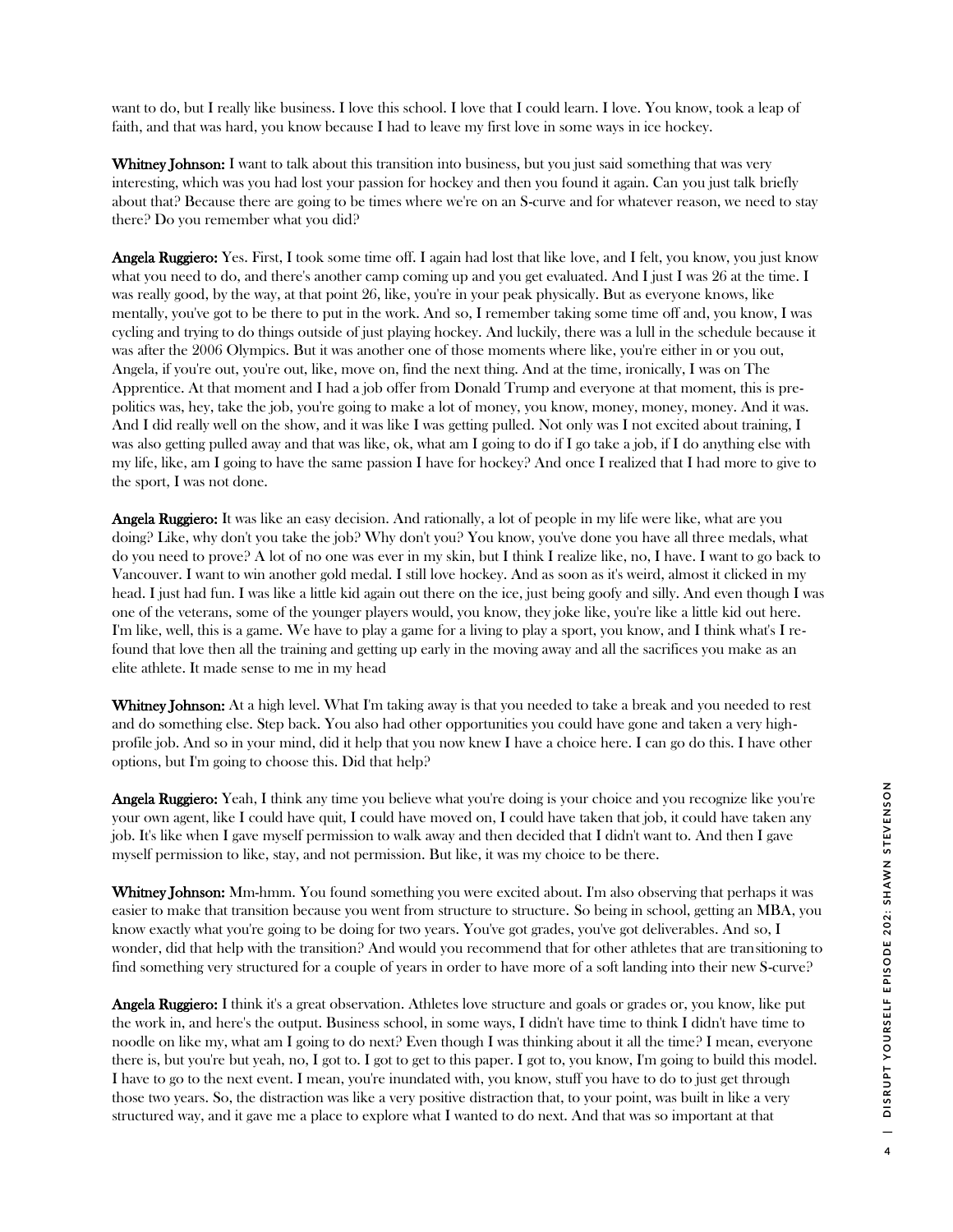moment in my life, and I would for military too, I think, athletes, but military, anyone that has one career that they literally can't do again. It's, it was a great place for me to, you know, to transition.

Whitney Johnson: Yeah, hockey was an s curve. Then business school was an s curve. And now you're on a new Scurve, you're an entrepreneur. Do you want to talk to us about Sports Innovation Lab?

Angela Ruggiero: Yeah. So, I co-founded this company, Sports Innovation Lab, about a little over five years ago. My experience working in sports, I was on the Executive Board of the International Olympic Committee and on the U.S. Olympic and Paralympic Committee. I helped, I was chief strategy officer of the L.A. Olympic bid and basically been an athlete. Then I was on a lot of boards overseeing, you know, global sport, seeing how things are done and more. Again, through that more through that business lens, and recognize there is a need for a sports innovation lab to provide objective, data-driven strategic advice on the future of sport. On where fans were going and therefore what to invest in, in terms of technology. So founded this company really because I saw a direct need that I needed, and my co-founder Josh Walker, who comes from the research side and data side, was a perfect complement in terms of finding the right team to do this for. So yeah, we work across the global sports landscape, helping the NFL and the NHL and NASCAR and FIFA, and then the brands like, you know, Google and Coca-Cola and big, you know, these big brands. And, you know, we're basically helping the entire ecosystem make smarter decisions to service their fan.

Whitney Johnson: Can you give us an example, a case study of how you plug into one of these situations?

**Angela Ruggiero:** Take an NFL. We did an innovation summit for them recently. If they're trying to better help the athlete of the future and they're trying to make sure that athlete has the right performance technology and there's, you know, hundreds of these companies popping up. We would help them decipher what's real and what's not. And based on what they specifically need to partner with the right companies, invest in the right companies, recommend the right, you know, performance technologies to their club teams or the athletes themselves. Or if you know, like a Coca-Cola who's building out their 10-year strategic plan around the Olympics and they want to better activate to reach the consumer. You've got to know who that consumer is, so we help them better understand who the consumer is, what are their behaviors, or more like behavioral analysts? And then what's the market look like? How do you, you know, again, find the right build by partner strategy to, because you can't invest in everything and there's left and right, technologies popping up in the sports tech space, if you will. So, we, you know, we help across performance as well as really that core consumer, a better experience for the fan and the venue. A better experience for that fan now, especially with COVID, that's sitting at home and wants to stay engaged and wants a more personalized experience, or they want to participate, and that could be physical participation, or it could be E-Sports or some other way that you're, you know, creating content that you're actually actively part of the, you know, the team or that that sports ecosystem.

Whitney Johnson: Do you remember when you first had the idea for Sports Innovation Lab?

Angela Ruggiero: Yeah, it literally was. I was, in part of my roles, buying and approving more sports technology decisions. Like one specific example, I was on the board when I was on the IOC of the Olympic Channel. And this is the single largest investment the IOC has ever made because reminder the IOC International Olympic Committee doesn't actually fund or host the Olympics. They outsource it to organizing committees, local cities and then share in the profits. But the IOC in this case decided to build out OK if fans are moving away from just linear TV and now OTT, over the top, more digital, we need to build visibility so that Olympic fans can see their athletes, not just every, you know, two or four years that they can do it every day. So, it's on that board approving big budgets, going, wow, I wish there was like a McKinsey or some outside group that could validate all the decisions we're making because this is a big investment, and it could materially affect the future of the Olympics. So, getting that strategy right is just one example of I sat in that room, made these decisions with not a lot of information.

Angela Ruggiero: And, you know, same thing the when I was the chief strategy officer of the L.A. bid, we're trying to build and envision what the future Olympics would look like and hiring a consulting firm that didn't know anything about sport but was really smart. It's like, this is crazy. They're, you know, they're spending money. We're paying them to learn basically for six months and then they're applying their methodology. Wouldn't it be great if there was a company like Sports Innovation Lab that could, that knows what's going on and then can just be applied research?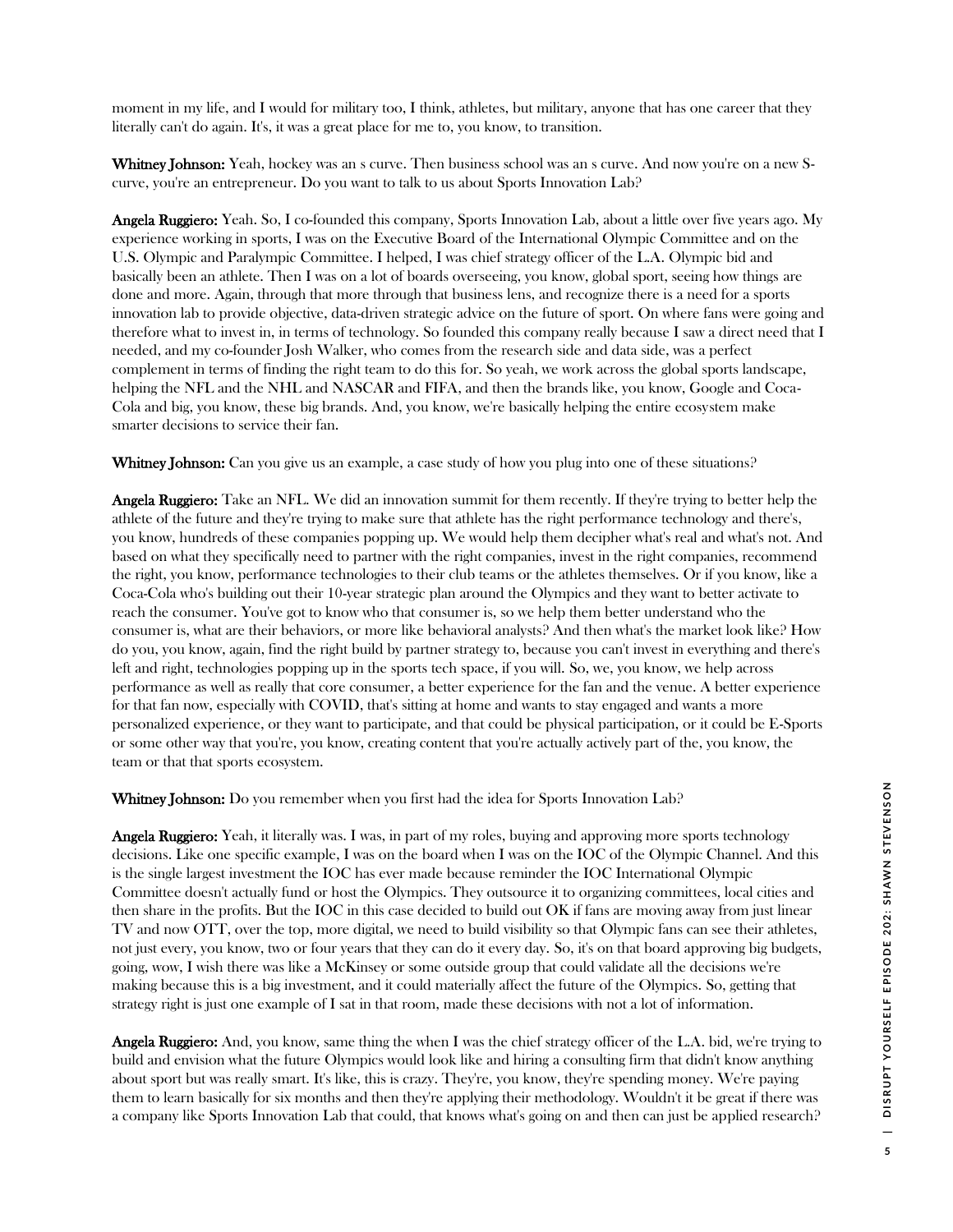You know, from day one, it was borne really out of my personal experiences. And then Josh Walker again came from Forrester Research and he's like, oh yeah, this is done. It's called, you know, Forrester Gartner like this. We just don't have it in sports. So, I'm like, what? This exists outside of the sports industry. Why don't we do it and be hyper-focused? I think there's a big market in a big way to help.

Whitney Johnson: Is there a technology that you're really excited about right now?

Angela Ruggiero: Yeah, there's a lot, to be honest. One thing that I think a lot of people are paying attention to, rightfully so, and we're tracking is that just the whole metaverse. And like NFT space. These like digital ways that you can collect things, like we used to all collect baseball cards, physical things. Now you can collect digital things. And then again, on the metaverse side, it's like, have these digital experiences, you know where the physical and digital connect. I think again, especially because of COVID, a lot of these technologies have been accelerated in the investments. And you'll have the ability to connect to sports in more personalized, digital ways. The more that sports can be accessible, the more you know. Again, we can all be inspired and have some space in sports. It won't be like that nine-year-old that was left out. Or I only could watch male role models as a young girl. Now, with this digital transformation of the industry, we can find that long tail. We can find any sport, any gender, you know, any ability.

Whitney Johnson: When I asked you that question, you immediately went to the fan experience, and in my mind, I thought you were going to go to the performance piece of it. Is there something also interesting on the performance side?

**Angela Ruggiero:** Helping the athletes is always something that I'm personally passionate about and something our company does extremely well. Why we focus the majority of our time, though on the fan side, is it grows the top line, it grows the business. You could spend more to help the athlete, which definitely has to be in every sports' strategy. But if you can, like, enable your league, or your team, or your international federation to grow their topline and stay relevant, I think that's going to have a much more powerful effect over the long term. Because again, back to this metaverse. And this digital transformation, kids are playing Fortnite. You know, parents are watching Netflix or both. There are endless forms of ways you can now spend your time. Endless ways like we're just in the attention economy and sports will always be live. I mean, we have that sports will always be part of the cultural fabric. But how relevant how, you know, to me again, really understanding how to keep and retain and grow your fan base and give them what they want, not what you've done for a hundred years. And we, I remember backstage with you, gave a phenomenal talk at the KPMG summit, where we first met with the LPGA. And you were talking about, you know, disrupting Yourself. I was like, that's what we preach every day at Sports Innovation Lab. Like, think outside the box because just because you've done the status quo doesn't mean you have to continue to do it. So for the longest time, our company was we're doing somewhat of like scare tactics like the industry is going to change. You've got to get in front of it. You've got to Disrupt Yourself And. In some ways, COVID did that for us. I think opened a lot of people's eyes up at how fragile and how much more we need to do to keep fans attention. You know, keep them in the funnel, if you will, not just to make money, but to keep sports relevant in our lives. And a lot of that is like investment in technology.

Whitney Johnson: That's really interesting, Angela. Your perspective. And that my brain went to your looking at the performance technology and you're saying no. If we can focus initially on the fan experience of participating and watching sport grow the top line, then there will be revenue and budget to continue to drive the R&D that needs to take place so that performance can improve on the athlete side. So, it's interesting.

Angela Ruggiero: Yes. Performance technology, when you say sports tech, a lot of people default. They're like, oh, like the whoops of the world that are helping you understand your body. Yeah, that's important. Yeah, you got one on. Yeah, I got one. William, it's great. He's a buddy of mine. The performance side is important, but it's interesting is Will was actually on one of our leadership boards a few years back where we bring, you know, leaders of the industry together, and it was around performance technology. What we found in that group was that the industry was going to split. In some ways, there's going to be the hardcore performance technologies that will just be used for the athletes and the trainers. But a lot of those technologies were going to create a capability that allowed and what's hoops doing today to broadcast heart rate to broadcast these really interesting nuggets of information on performance. That's interesting to the fan. There's a whole market out there for broadcasters. They want their hands on this. Sports bettors that obviously want to break the odds and, you know, make smarter bets. So, the fan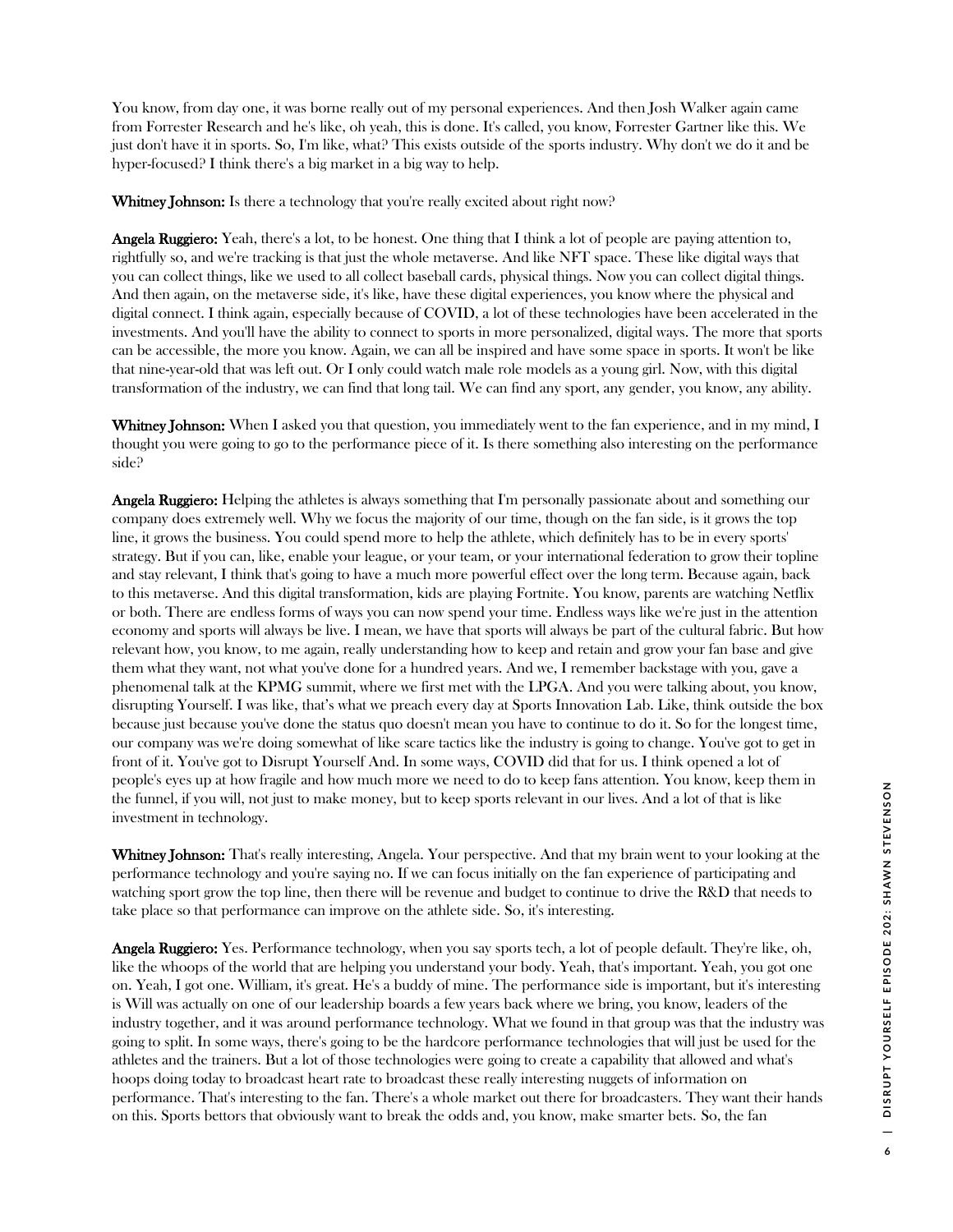engagement piece of that performance technology we realized was like, that's actually the bigger market for a lot of these performance technologies. And we'll keep some fans that maybe didn't care about that PGA game glued to the TV because they're going, oh, look at so-and-so's heart rate, they're about to putt for birdie.

Angela Ruggiero: Like, wow, that's crazy. And oh, I should put some a prop bet down. Oh, that's so interesting. Like their heart rate spiking, they're nervous. They're going to miss it. Maybe that's what we need to get, you know, keep people focused on, on sports, and some are there just for the pure love of sport. And, you know, we're all different. Yeah, you know, it's a lot of the work I love that we're doing now in here around women's sports that we've said, why are you lifting and shifting the same business model? We went out and looked at objective data through an initiative called the FAM Project because I was sick of the industry, not investing in women's sports. We're like, could we get underneath this? Understand why? Well, if you understand the fan, if you start with the fan, what are their behaviors? Maybe we can talk about driving more revenue towards that sector. And believe it or not, these fans are avid and rabid, and they want to do more. And they're the most, what we call, fluid fan. They're the most digitally savvy fan because they've been forced to because they have been, can't be a lazy women's sports fan.

**Angela Ruggiero:** Turn on the TV. You've got to go find your groups, you've got to download the app, you've got to be more nimble and agile. And so, there's a market out there that's been untapped and has been served in the same way because we're like, oh, that's how you do sport. We're like, no, that's how you do men's sport. Women's fans want more stories. You should invest more in content. Women's fans, you know, fans of women's sports and this is not just men our women, it's men and women. They want communities. They don't just want the action and the stats they want, you know, to be content creators around that athlete. And you know, there's so they're consuming sport in a different way. They're building and engaging in your sport in a different way, and therefore we give strategies on how to do that more effectively, and that's all data. I mean, at our core, we're a data company. So yeah, it's weird. People go. How did you end up like a data sport? Like what's your how did you get there? And I'm like, you know, let me walk you through this non-linear path, but hopefully, it makes sense at the end of the tunnel.

Whitney Johnson: It completely makes sense. Well, and especially because your whole career growing up, I mean, you were constantly looking at stats, you were looking at data. How did I do so it's not like you. You've been datadriven since you were very young. It's just figuring out how to use the data now versus how you used to use it.

Angela Ruggiero: Exactly. And to your point of, well, if there was better data, I probably would have made that team when I was nine. But there was better data, I probably would have trained longer, harder, better. I did train longer than any other man or woman in the USA hockey jersey, but I probably could have been better if I actually understood my body in the way that today's athlete could. And then I moved to the business side. I'm like, wait a second, you're you have this high standard for athletes, and we're literally using no data on the business side. That's like Moneyball over here. And then, you know, got over here. It's like night and day, but the same industry.

**Whitney Johnson:** Do you ever wonder what would have happened to your career if you'd actually made the team when you were nine years old? Because something really important intellectually and emotionally and psychologically in your mental toughness started to really take root in that moment with your dad and not making the team, do you ever wonder?

Angela Ruggiero: That's interesting. I've never thought about that. Yeah, I was I was the happy-go-lucky kid up into nine having fun. You know, I get my juice box after I was, you know, just. After that, I'm like, I'm going to kick everyone's ass out here, literally. That was my yeah. And I'm already very competitive, but I didn't. It hadn't. That hadn't turned on. I wanted to win as a team, but I needed to like make sure people knew I belonged out there, I felt like an outsider. If I would have made that team. Maybe I don't know it fast-tracked me to the national team, I made the national team when I was 15. I was still a kid. I was looking around the locker room, getting my teammates autographs, literally. I had their hockey cards, and I was like, hey, Chris, can you sign this? And then that put me on a path. Obviously, you got a few years of experience before the 1980 Olympics, where I was or was 18, the youngest player and we won our Gold Medal, my only gold medal. So maybe I would never go medal today. Maybe I wouldn't. Maybe I still would have made the national team, but I wouldn't have been until the 2002 Olympics and therefore I wouldn't have a gold medal, Whitney. So, a great question.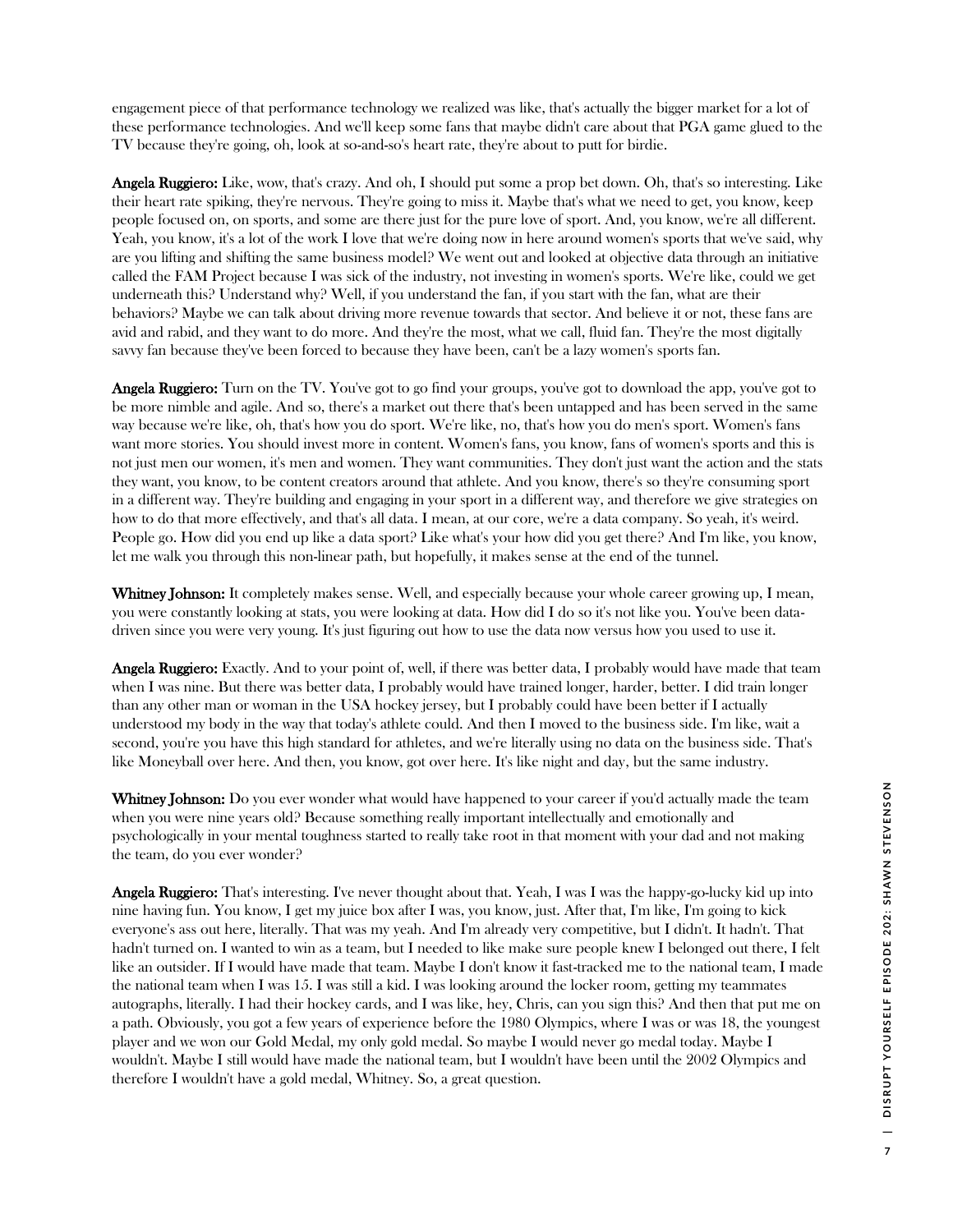Whitney Johnson: You're often regarded as the strongest member of a team. Do you have any advice for people who are the best on a team, so basically, the top of the curve to bring everybody else along? What have you done?

Angela Ruggiero: So, there's a couple of things I would say. One, you have to show your vulnerability. You have to be real and be human. Like you could be the best and the strongest, but. Show where you're not, show where you're weak, show where you're sad. You know, and your team. It's amazing. When I've done that with my team, they step up. They're like, they connect with me as a person, not just, oh, this scary CEO. They see you as is a human, so be real. I guess that would be my first piece of advice. And I think with that realness sometimes. It allows you to build trust, and the trust is what you need at the end of the day for people to come along with you. It's not what you tell them to do, it's how they feel about you. Right. And this is sports. This is business. This is like family life. Like, if people trust you, they'll run through a wall as a startup CEO. I'm asking people to give me their money and trust me on this. I'm asking people to, like, leave their careers for a startup, which is a typically less stable job. You got to trust. You've got to. I got to build the vision. I got to show them where I'm headed. I got to. I have to believe in something that most people on paper are like, you're crazy. And so how do I get people to do that? One, like, I try to just be myself and be authentic and inspire them to see something that most people can't see. That I see, that I'm excited for. I mean, that's an entrepreneur to its core. Build something that no one thinks existed, and again, I think back to when I was a kid, like when I told people I wanted to play in the Olympics or wanted to be, you know, all the things I did in my hockey career, like this little kid from California. No thanks. I had to believe it myself and build the plan to get there.

Whitney Johnson: You've won a gold medal, then a silver, then a bronze, then a silver. And so I suspect and you can correct me if I'm incorrect, that you had an expectation that you would again win the gold. And so I suspect that you now in your professional life, sometimes have expectations not met. What are one or two things you do when you go to an investor, and someone doesn't want to invest? What do you do to correct quickly so you get your head back where it needs to be so that you can continue to win or continue to secure the funding or get the next client?

Angela Ruggiero: Yeah, of course, I wanted to win the gold. By the way, we did. I'll just throw it out there, I was able to retire because we won the gold in 2011 at the world. I was like, All right! My work life now, I approach it like I did with my hockey career. I fell so many times. I use my first year of hockey. We would lose 18 to nothing like. It's really hard at first when you're the best in the world and everyone, oh, Angela, you're this great Olympian, and then I get beat over the head at work, you know, with whether it's investors or clients or anything. But I'm looking for people that get it, that believe in it, that see it. And when I get those, those are the nuggets I hold on to them again. I almost expect to fail now. I expect to get told, no, I expect people not to understand. And I'm always. One, it fires me up. Ok. Hey, you said, no, you're going to miss out, you know, it's a little bit of cockiness, I guess, coming out. Or why did you not buy it? Why did you not invest? Why did you not, you know, come work here, whatever the no is, try to understand to get better.

Angela Ruggiero: So, there's a little bit of humbleness like let me be open. If there's something I can learn from that no. Coupled with I don't need you anyway, let's go like we're going to do. You're wrong, you're the wrong fit, you know, a little bit of bravado so that, you know, when you look at that list of no's, you're not overwhelmed. And I think most people don't see that as a CEO, as an Olympic athlete, as a leader, you get told no, all the time. You fall all the time, you, people don't believe in your dream, and the strongest are the ones that have that mental fortitude to be open enough to be like, how do I get better? But also move on. Yeah. And know, it's like I got I have that singular focus and I got to stay glued to that and not be dissuaded, not be frazzled by that game, by that point, by that no. And so, I think I have a little bit of hopefully both of those. You learn the most when you get told no, right?

## Whitney Johnson: Yeah, yes, you do.

Angela Ruggiero: Silver medal. Oh my God, my silver, I always refer to it. I hated it. We were supposed to win and we didn't, and it crushed me to this day. My 2002 Olympics, not my 2010 Olympic silver, because it could have gone either way. I'm very realistic. We could have won that game, but we didn't. But we could have. It was sort of 50- 50. 2002 we should have won. We didn't.

Whitney Johnson: And you were here, you were in Salt Lake.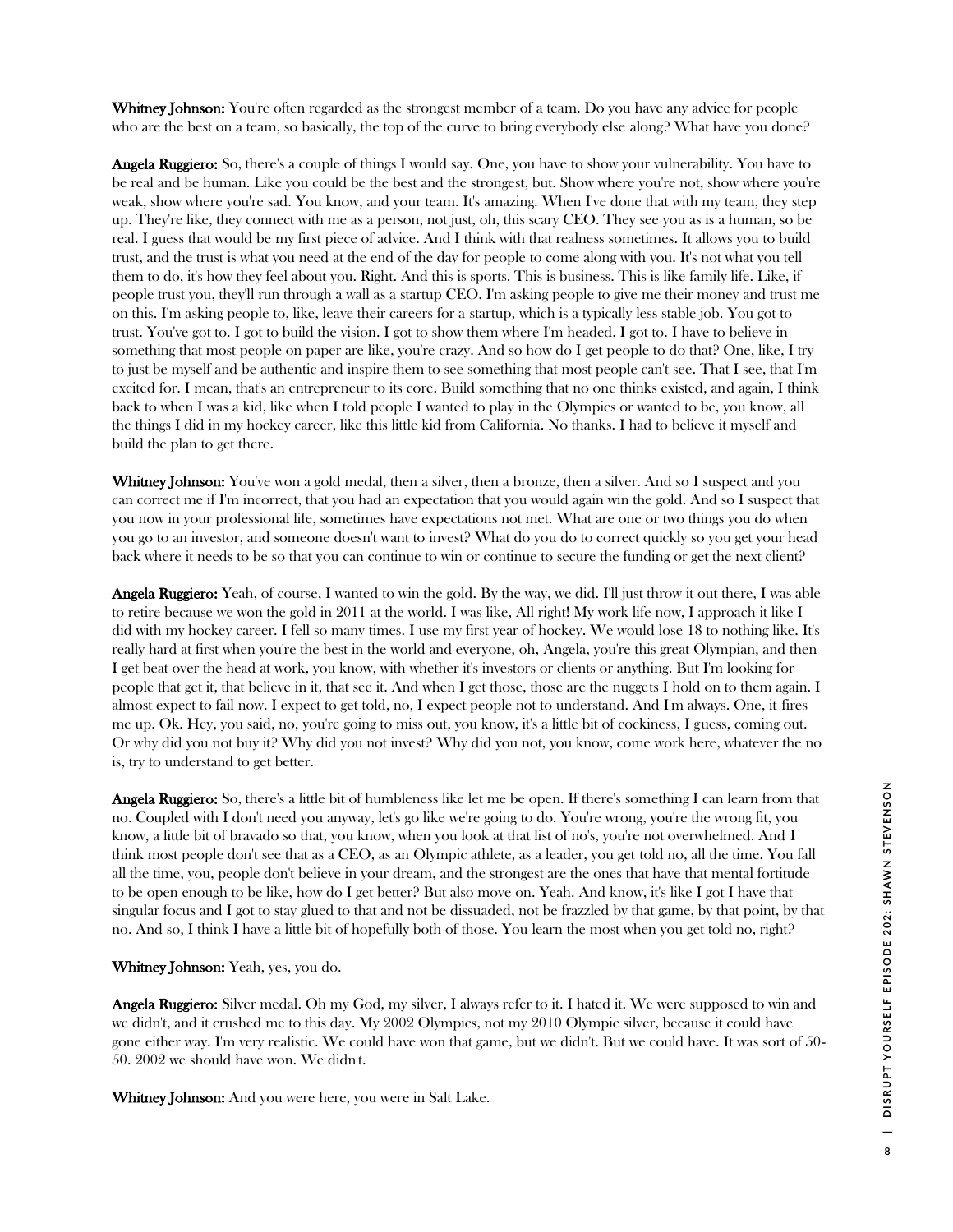Angela Ruggiero: We were home soil, we were defending gold medalists, we were 33-0, we were the better team. I'd taken two years off of school. We were all training hard as a team and we collapsed in the final. Again, how much did I learn from that experience, though? Like so much I took away. When you win, you just sort of move on, sometimes pat yourself on the back when you lose, when you get said no again, you, hey, we're going to get them next time. But like, how did this happen? How can we be better? I think you tend to reflect more.

Whitney Johnson: Ok, so Angela, you open the door. What's one thing you learned from that that you would like to share?

Angela Ruggiero: No regrets. I always said that I didn't want regrets. I thought we did everything possible. We're all we all took two years out of our lives. We trained together. We, you know, we stuck to the plan, but we didn't. But we had. We had cultural issues on our team that we didn't talk through. And they just bubbled up and then came out, the team wasn't a team, and you could see it when push came to shove, and we needed each other. We didn't look for one another. We were trying to do it ourselves. We were. It's like, ok, well, if you want to win, if you want to be successful, you want to do anything in life, like don't sweep it under the rug. Like, address it and that's not addressing things is never a bad thing. To me, it's dealing with issues that need to be addressed and hopefully, you come out of that stronger.

Whitney Johnson: So, Angela, do you still skate?

Angela Ruggiero: I just started. I had a baby two years ago, so I just started playing again. You know, kids are hard to get out, but I've started playing in a women's league on Sundays whenever I can spare the time. And it's pretty brutal. I'm pretty bad right now. But I still love hockey. It's yeah, you know. It's so fun to be out there.

Whitney Johnson: Are you teaching your boys to skate?

Angela Ruggiero: Actually, if this were a video, I'd show you, I'm staring at our outdoor ice rink in my backyard. We have a little 25x50 foot little piece of little rink we built. Yeah. We're getting him out there, why not have some fun. It's cold, might as well do something fun in the winter?

Whitney Johnson: What was most useful to you in this conversation?

**Angela Ruggiero:** Well, your question about what would have happened if I made that team, I've never been asked that at nine. And it's it was a really, anyway, for me that was like my hey, you're right, my life is better. I mean, it's better because of what I did. I always take that angle. But what if you got what you wanted and essentially what you asked me? And that was really interesting to me in this conversation. You know, I think just challenging me to think about the people in your life that are contributing to your success too was really interesting. Because again, it's as you said, you're the all-star. Your kind of, I'm the frontwoman of the company, but a good reminder that you know, I see it. I feel it. I don't say it enough. I don't thank my team enough. So, I'm going to do that on our next team meeting, Whitney.

Whitney Johnson: I love it. All right. Any final thoughts?

Angela Ruggiero: No, just I love what you do. You know, I think you, like I said before, I remember hearing your first, the first time we met hearing you talk and that you're out there helping people find themselves and be better versions of themselves. I mean, I so much love that part of life. It's something, as an Olympic athlete, I got to do. I got to inspire people and motivate them and be a role model, and we're trying to do that at Sports Innovation Lab. Again, our vision is to empower the sports industry to be a better version of itself. And, you know, we do that in a number of ways. So anyway, what you do is so inspiring to me and the work of, you know, it's hard to think this way sometimes. So having a coach that can help you think through how to grow is awesome. So, thanks. Thanks for your friendship.

Whitney Johnson: Likewise. Well, thank you. And it's been really nice to catch up.